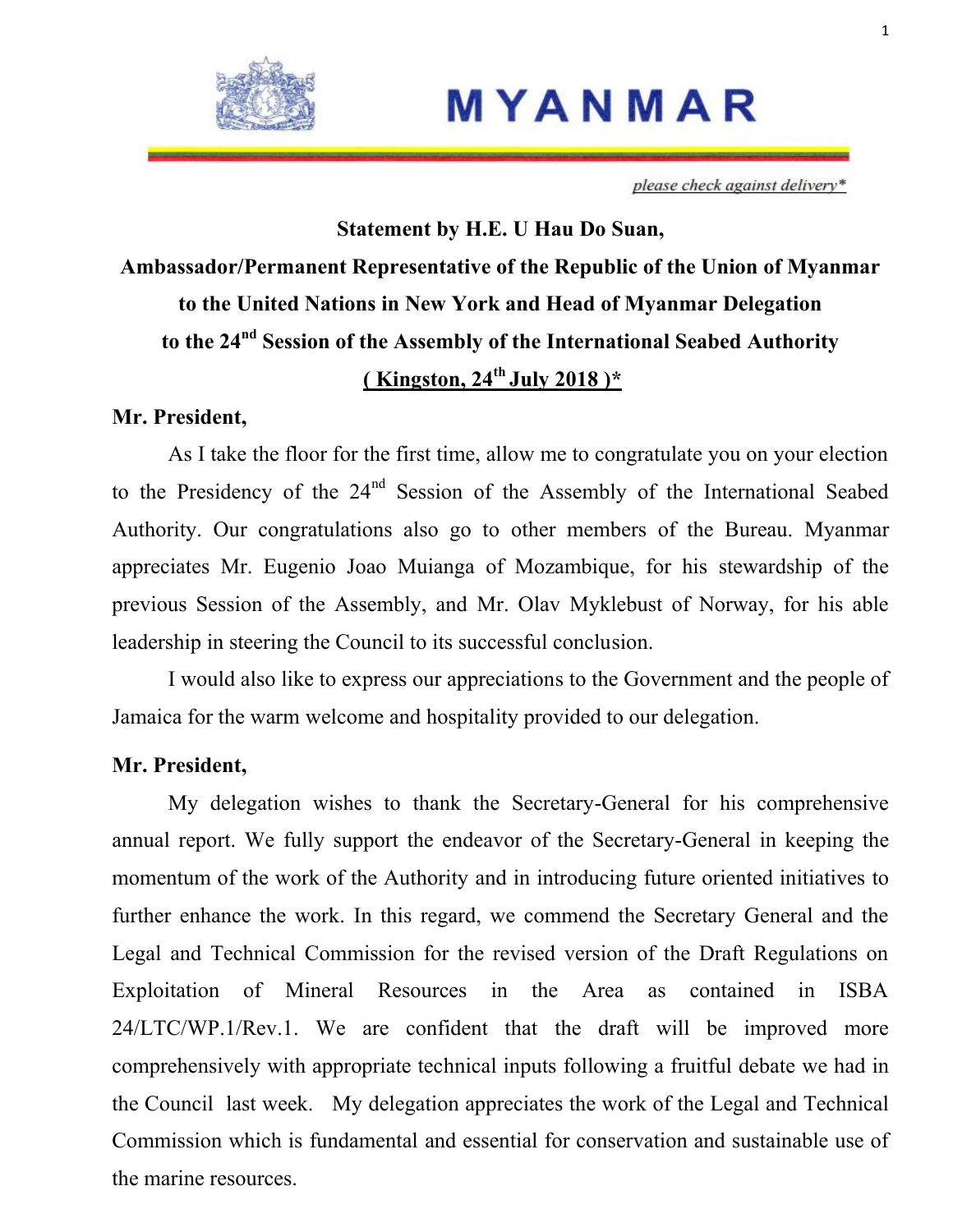Myanmar believes that it is important to keep the Authority strengthened and efficient with adequate financial support. In this regard, my delegation commends the work of the Finance Committee in ensuring the financial regime to be competent. The Authority must be equipped with adequate qualified scientific and technical personnel and supporting staff to meet the new challenges.

My delegation welcomes the first joint meeting between the LTC and Finance Committee held on  $13<sup>th</sup>$  of this month. The joint meeting discussed the roles and responsibilities of each body with respect to the draft regulations and future exploitation, as well as on possibility of profit sharing mechanism. Myanmar supports the agreement to establish an informal inter-sessional group on benefit-sharing rules, regulations and procedures which will include necessary experts. We would like to encourage such meetings to take place regularly as required.

We welcome the revised draft strategic plan for the Authority for the five year period 2019-2023, which will take into account the suggestions and comments of the members of the Authority and other stakeholders. We hope that the plan would be adopted by the Assembly.

#### **Mr. President,**

The ultimate mining code would need to contain comprehensive set of rules, regulations and procedures to effectively regulate the prospecting, exploration and exploitation of minerals in the Area. In this connection, we are glad to note that the Secretariat has engaged the experts at the Massachusetts Institute of Technology to develop a working financial and economic model for the Authority in anticipation for the phase of exploitation.

Adequate financial resources and improved capacity are essential for the Authority to successfully address its expanding workload and responsibilities. In this context Myanmar welcomes the creation of 4 additional posts at the ISA and the proposed budget of \$ 18,470,900 which was thoroughly prepared.

We support the use of remote interpretation service for the Commission and Committee meetings which is proved to be cost effective and efficient, and contribute to overall savings on conference servicing costs.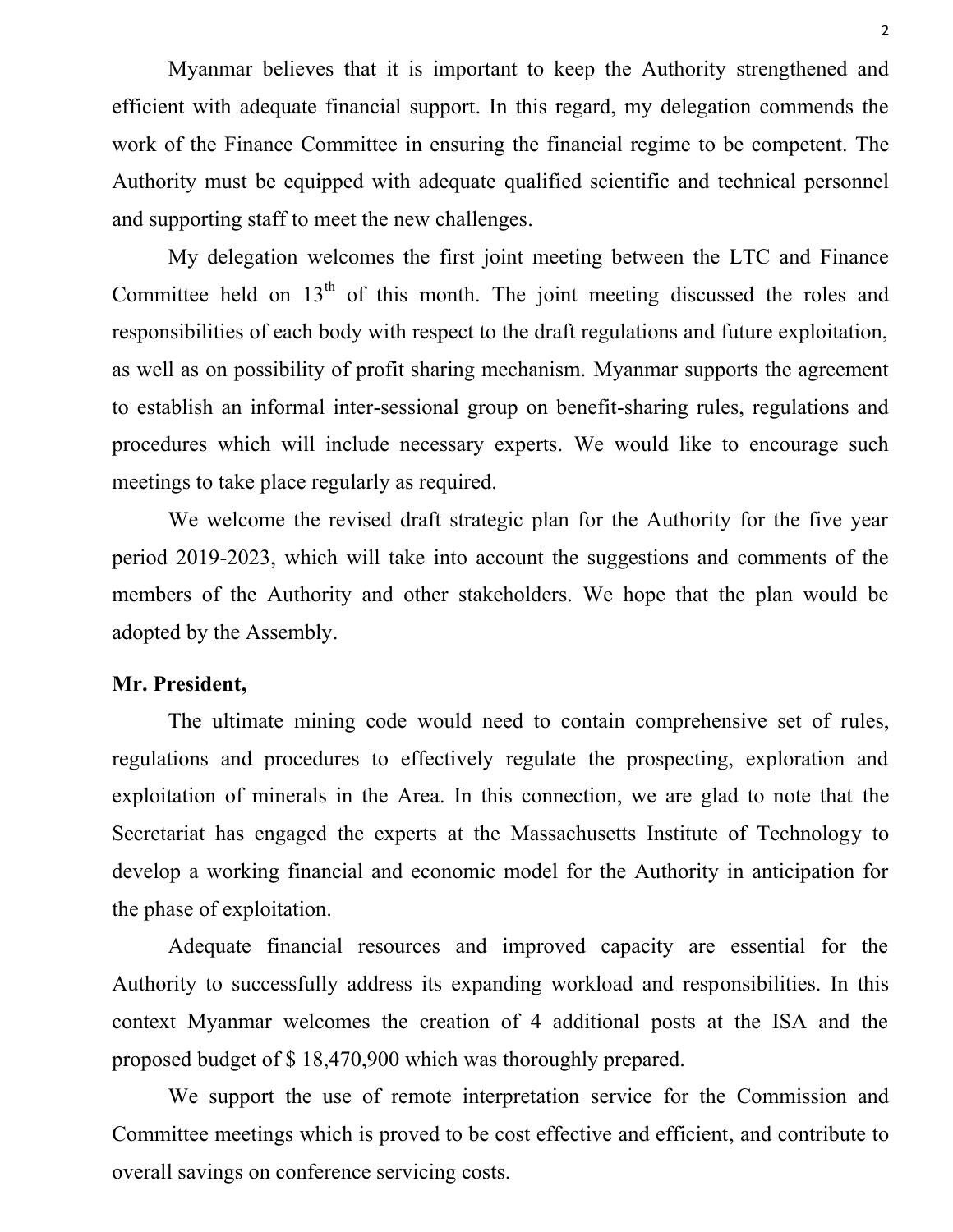As regards contributions in 2018, Myanmar would like to commend Argentina, China and the United Kingdom for their contributions. We thank Norway for the recent announcement on contribution of US\$60,000 to the Voluntary Trust Fund and intended contribution of US\$500,000 to support the ISA's voluntary commitment on Africa's blue economy. Our appreciation also go to Pew Charitable Trusts for its contribution of US\$ 10,000. My delegation also welcomes the Council's decision to introduce "**optional contribution by contractors**" to ameliorate the recurrent shortfall in the Voluntary Trust Fund.

Endowment fund for marine scientific research in the Area promotes and encourages the conduct of marine scientific research in the Area. The Fund, in particular, supports the participation of qualified scientists and technical personnel from developing countries in marine scientific research programmes. My delegation encourages members of the Authority and other supporters to continue to contribute to the Fund.

In the spirit of sharing the knowledge on the common heritage of mankind, we would like to express our appreciation to the organizers of the various side events, particularly held during the Sessions, providing valuable technical knowledge in the area of marine science and marine environment. These workshops bring together perspectives of different stakeholders and generate creative discussions.

## **Mr. President,**

My delegation is glad to note that the Satya Nandan Library remains the main information resource. We recommend that the Secretariat continue to modernize and improve library technologies, and services, strengthen infrastructure and lower the cost. We are thankful for the generous donations from organizations and individuals in improving the function of the Library.

Public information dissemination using the Authority's website, including the mobile app, has proved its utmost efficiency. Digital platform will remain our partner and we should explore further the use of information communication technology.

We congratulate the Secretary-General for launching the first live streaming for the Council and Assembly meetings. This is a perfect example of transparency in real time, which the Authority has been advocating.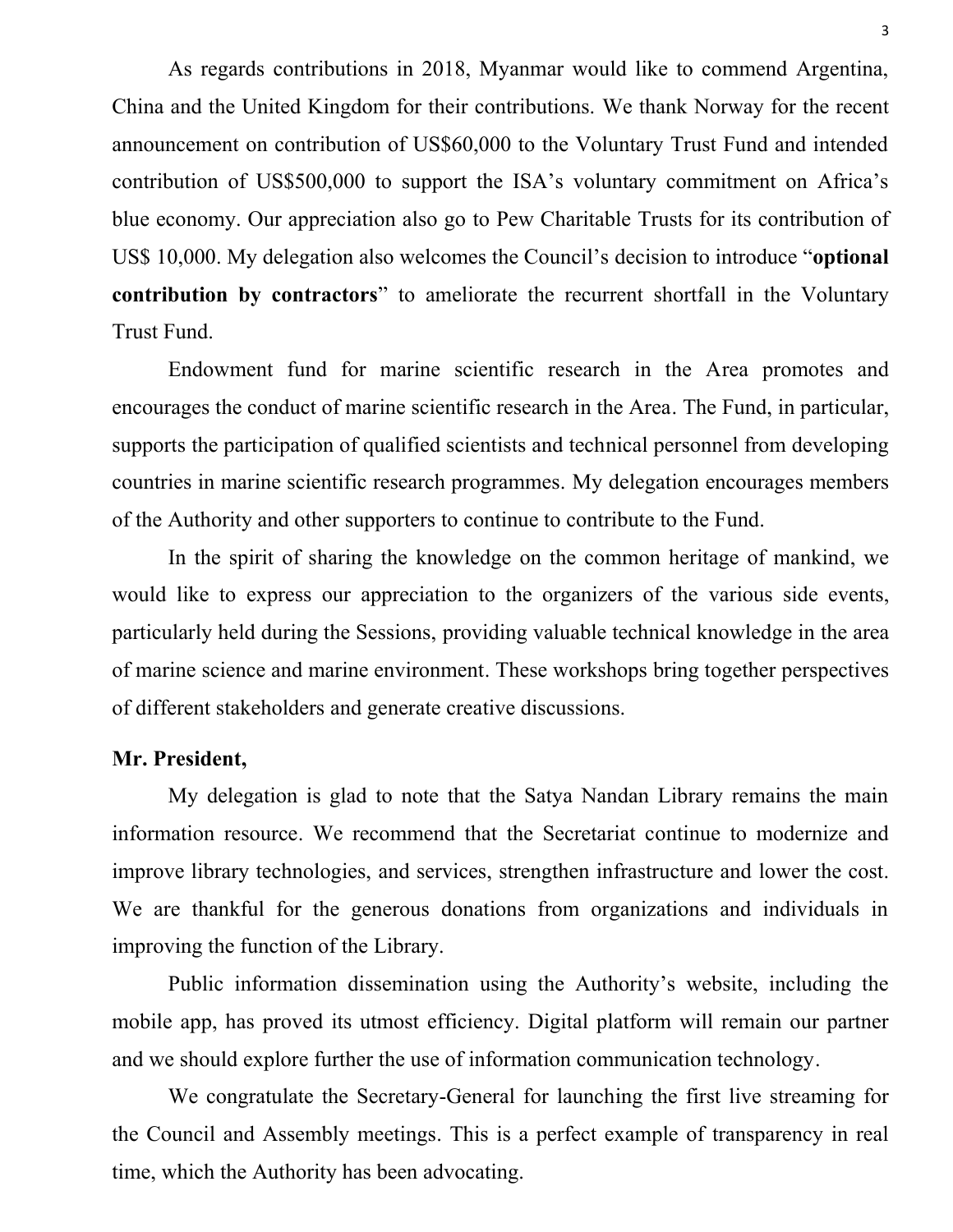Myanmar believes that the exchange of information and engagement with the United Nations and relevant international organizations and bodies are essential. We recognize that the Authority has been actively contributing to the work of the United Nations to support the implementation of SDG Goal 14; conserve and sustainable use of marine resources for sustainable development and other relevant targets. We are pleased to learn that the Authority has already taken implementation measures to fulfilling the voluntary commitments made during the Ocean Conference in New York last year. We encourage the Authority to continue such important undertakings and engage in further collaboration with the United Nations.

# **Mr. President,**

Myanmar attaches great importance to the work of the International Seabed Authority in conservation and sustainable use of the marine resources which is the common heritage of mankind. Myanmar, as a committed and responsible member of the Authority, has always been making its own share of modest financial contribution in full and on time. Currently, relevant legal entities in Myanmar are actively engaged in the domestic process to become a party to the Protocol on the Privileges and Immunities of the International Seabed Authority.

Myanmar's scientific community especially in the area of marine science is very keen to engage with the Authority for the prospect of capacity building through training, seminar and participation in scientific research programmes. We will work closely with the Secretary-General in this regard.

My delegation wishes to commend the Secretary-General for initiating the *Secretary-General's Award for Excellence in Deep-sea Research* to encourage and celebrate the participation of young scientists from developing countries in deep sea research. In this respect, I would like to congratulate Dr. Diva Amon of Trinidad and Tobago for winning the inaugural award.